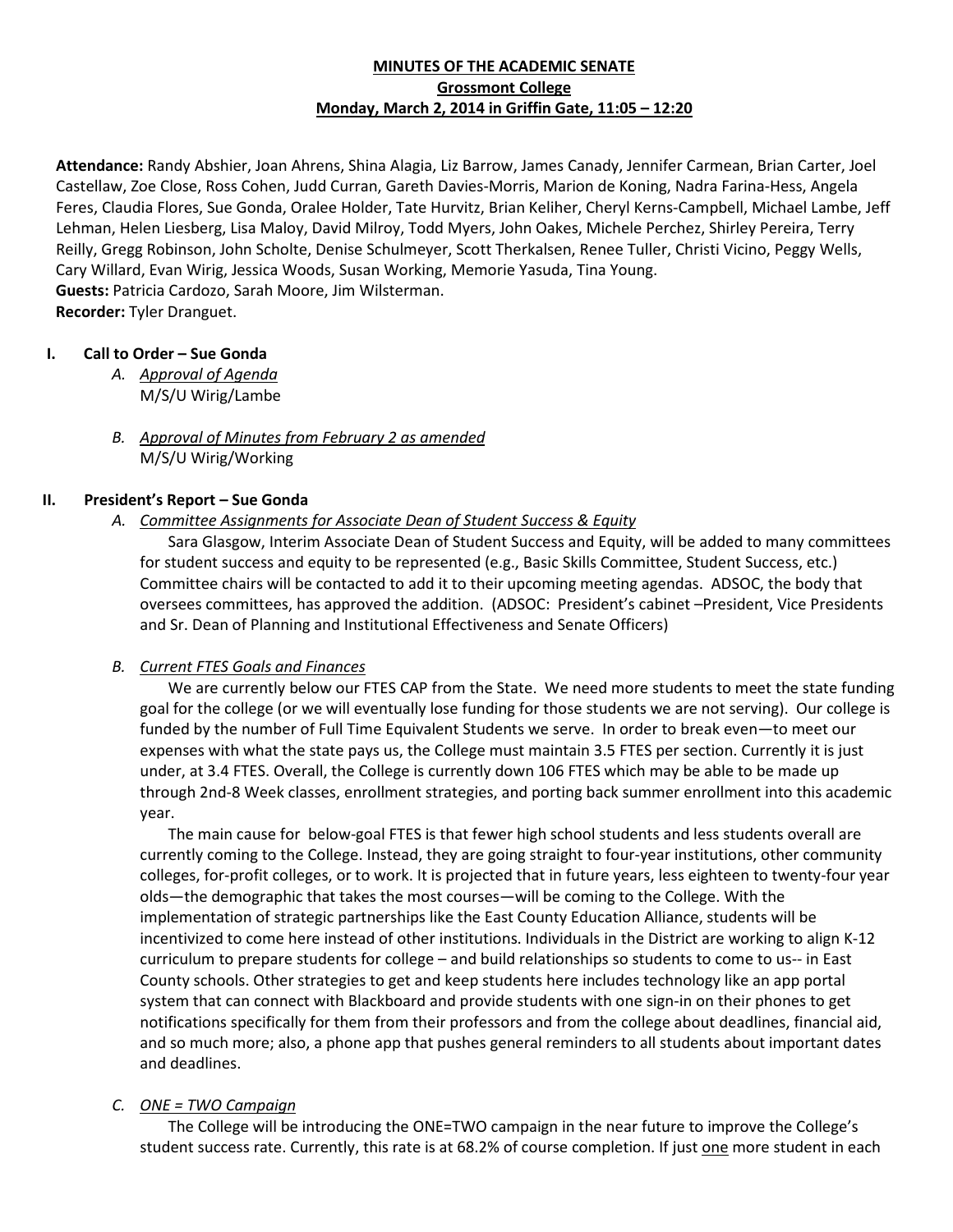section completed the course, then the overall students' success rate would go up almost two percent to 70%. Instructors are encouraged to continue to use and share strategies that they know work for their students. The campaign will remind us of the simple ones, e.g., putting textbooks on limited loan with the library and referring students to on-campus resources with the Student Services Sheet. Thank you chairs and coordinators for creating program maps that will help counselors and will guide students to take courses in the order that will improve their success.

## *D. Interim Administrative Roles*

Despite having a large number of interim administrators at the College, successful initiatives and projects are happening throughout campus. A special thank you is extended to department chairs and coordinators for their consistency throughout this time.

Updates for Current Administrative Roles:

- Steve Baker, Dean of Arts, Languages & Communication, was expected to return during the week of March  $2^{nd}$ . He is now expected to return in two weeks.
- Taylor Ruhl, Interim Dean of Learning & Technology Resources, will be staying on for the 2015- 2016 academic year.
- Augustin Albarran and Susan Schwarz are currently sharing the role as Deans of English & Social/Behavioral Sciences.
- The Director of Student Activities position previously held by Sara Glasgow has been filled by interim Shakerra Carter.

# *E. New HR Model Proposal*

A new model has been proposed for the District's Human Resources department. The proposal is budget-neutral and replaces the former Associate Vice Chancellor, administrative assistant, and employment specialist positions to better tailor services to the colleges. The proposal includes two Human Resources Directors that will be devoted to all HR needs, one for Grossmont and one for Cuyamaca and District Services. They report to the Vice Chancellor of Human Resources and will have staff currently in position.

### *F. Tutoring*

Katrina VanderWoude and Wei Zhou are working with Tim Corcoran and the Tutoring Taskforce to update and streamline the NANCE hiring form with the recommendation that the form be completed only once per academic year (vs. per semester) and to increase tutors' weekly hours from 19 to 25. Pay is also being discussed using benchmarks of other colleges' tutor pay scale and job descriptions.

# *G. Forum to Discuss Districtwide Cost-Effective Strategies*

Grossmont will have a forum similar to Cuyamaca's to discuss cost-effective strategies that can be implemented throughout the District including the College's new staffing plan and enrollment strategies.

# *H. Staffing Plan*

The new staffing plan will not be used to determine specific positions that should be hired or fired, but the consultant will help units create their criteria to for priorities and ideal staffing. This plan will help the college determine what level of staffing it may need in the next five to six years. It will also allow the College to have an overarching, balanced view at the College's staffing needs that it has never had previously. The plan will be created with the contributions of departments or divisions and will be vetted in all the shared governance venues. It will not affect our current staffing committee processes or ranked lists, but the plan should complement those processes.

### **III. Information Items**

*A. Board Policy (BP) 4030 "Academic Freedom"*

BP 4030 is currently up for renewal. There are currently no recommendations for change proposed to this policy. Anyone with recommendations should contact Sue Gonda.[ADDENDUM: Jim Mahler brought suggestions for changes to the District Executive Committee, so an update will be brought to Senate.]